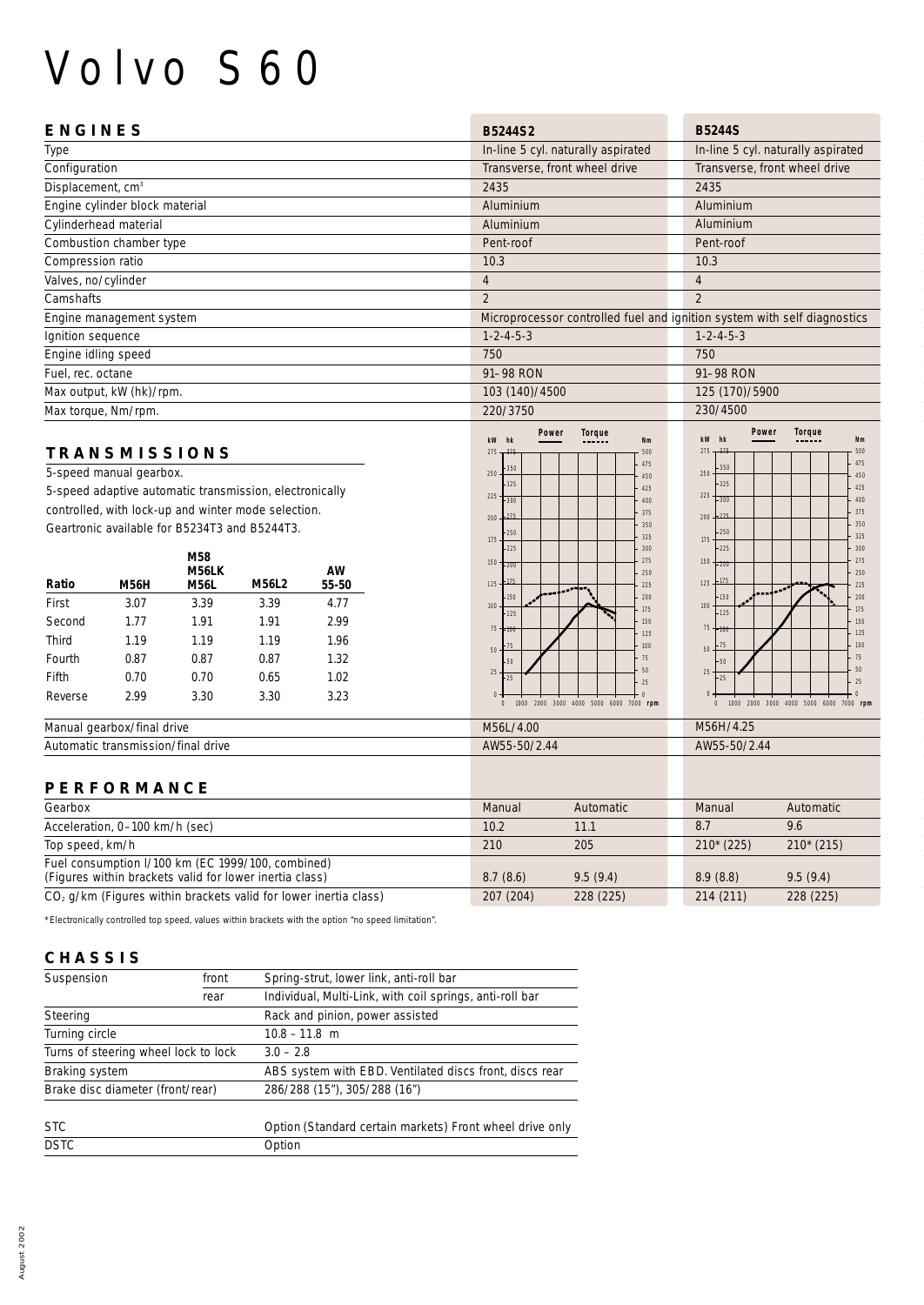| B5204T5                                                                                                                                                                                                                                                                                                                                                                                                                         | B5234T3                                                                                                                                                                                                                                                                                                                                                                                                                                                           | B5244T3                                                                                                                                                                                                                                                                                                                                                                                                                | D5244T                                                                                                                                                                                                                                                                                                                                                                                                     |  |
|---------------------------------------------------------------------------------------------------------------------------------------------------------------------------------------------------------------------------------------------------------------------------------------------------------------------------------------------------------------------------------------------------------------------------------|-------------------------------------------------------------------------------------------------------------------------------------------------------------------------------------------------------------------------------------------------------------------------------------------------------------------------------------------------------------------------------------------------------------------------------------------------------------------|------------------------------------------------------------------------------------------------------------------------------------------------------------------------------------------------------------------------------------------------------------------------------------------------------------------------------------------------------------------------------------------------------------------------|------------------------------------------------------------------------------------------------------------------------------------------------------------------------------------------------------------------------------------------------------------------------------------------------------------------------------------------------------------------------------------------------------------|--|
| In-line 5 cyl. light press. turbo                                                                                                                                                                                                                                                                                                                                                                                               | In-line 5 cyl., high press. turbo                                                                                                                                                                                                                                                                                                                                                                                                                                 | In-line 5 cyl., light press. turbo                                                                                                                                                                                                                                                                                                                                                                                     | In-line 5 cyl. turbo diesel                                                                                                                                                                                                                                                                                                                                                                                |  |
| Transverse, front wheel drive                                                                                                                                                                                                                                                                                                                                                                                                   | Transverse, front wheel drive                                                                                                                                                                                                                                                                                                                                                                                                                                     | Transverse, FWD/AWD                                                                                                                                                                                                                                                                                                                                                                                                    | Transverse, front wheel drive                                                                                                                                                                                                                                                                                                                                                                              |  |
| 1984                                                                                                                                                                                                                                                                                                                                                                                                                            | 2319                                                                                                                                                                                                                                                                                                                                                                                                                                                              | 2435                                                                                                                                                                                                                                                                                                                                                                                                                   | 2401                                                                                                                                                                                                                                                                                                                                                                                                       |  |
| Aluminium                                                                                                                                                                                                                                                                                                                                                                                                                       | Aluminium                                                                                                                                                                                                                                                                                                                                                                                                                                                         | Aluminium                                                                                                                                                                                                                                                                                                                                                                                                              | Aluminium                                                                                                                                                                                                                                                                                                                                                                                                  |  |
| Aluminium                                                                                                                                                                                                                                                                                                                                                                                                                       | Aluminium                                                                                                                                                                                                                                                                                                                                                                                                                                                         | Aluminium                                                                                                                                                                                                                                                                                                                                                                                                              | Aluminium                                                                                                                                                                                                                                                                                                                                                                                                  |  |
| Pent-roof                                                                                                                                                                                                                                                                                                                                                                                                                       | Pent-roof                                                                                                                                                                                                                                                                                                                                                                                                                                                         | Pent-roof                                                                                                                                                                                                                                                                                                                                                                                                              | $\qquad \qquad -$                                                                                                                                                                                                                                                                                                                                                                                          |  |
| 9.5                                                                                                                                                                                                                                                                                                                                                                                                                             | 8.5                                                                                                                                                                                                                                                                                                                                                                                                                                                               | 9.0                                                                                                                                                                                                                                                                                                                                                                                                                    | 18.0                                                                                                                                                                                                                                                                                                                                                                                                       |  |
| $\overline{4}$                                                                                                                                                                                                                                                                                                                                                                                                                  | $\overline{4}$                                                                                                                                                                                                                                                                                                                                                                                                                                                    | $\overline{4}$                                                                                                                                                                                                                                                                                                                                                                                                         | $\overline{4}$                                                                                                                                                                                                                                                                                                                                                                                             |  |
| $\overline{2}$                                                                                                                                                                                                                                                                                                                                                                                                                  | $\overline{2}$                                                                                                                                                                                                                                                                                                                                                                                                                                                    | $\overline{2}$                                                                                                                                                                                                                                                                                                                                                                                                         | $\overline{2}$                                                                                                                                                                                                                                                                                                                                                                                             |  |
|                                                                                                                                                                                                                                                                                                                                                                                                                                 | Microprocessor controlled fuel and ignition system with self diagnostics                                                                                                                                                                                                                                                                                                                                                                                          |                                                                                                                                                                                                                                                                                                                                                                                                                        | Integr. fuel/ignition system                                                                                                                                                                                                                                                                                                                                                                               |  |
| $1 - 2 - 4 - 5 - 3$                                                                                                                                                                                                                                                                                                                                                                                                             | $1 - 2 - 4 - 5 - 3$                                                                                                                                                                                                                                                                                                                                                                                                                                               | $1 - 2 - 4 - 5 - 3$                                                                                                                                                                                                                                                                                                                                                                                                    | $1 - 2 - 4 - 5 - 3$                                                                                                                                                                                                                                                                                                                                                                                        |  |
| 670                                                                                                                                                                                                                                                                                                                                                                                                                             | 670                                                                                                                                                                                                                                                                                                                                                                                                                                                               | 670                                                                                                                                                                                                                                                                                                                                                                                                                    | 700                                                                                                                                                                                                                                                                                                                                                                                                        |  |
| 91-98 RON                                                                                                                                                                                                                                                                                                                                                                                                                       | 91-98 RON                                                                                                                                                                                                                                                                                                                                                                                                                                                         | 91-98 RON                                                                                                                                                                                                                                                                                                                                                                                                              | Diesel Min Cetane 48                                                                                                                                                                                                                                                                                                                                                                                       |  |
| 132 (180)/5300                                                                                                                                                                                                                                                                                                                                                                                                                  | 184 (250)/5200                                                                                                                                                                                                                                                                                                                                                                                                                                                    | 147 (200)/6000                                                                                                                                                                                                                                                                                                                                                                                                         | 120 (163)/4000                                                                                                                                                                                                                                                                                                                                                                                             |  |
| 240/2200-5300                                                                                                                                                                                                                                                                                                                                                                                                                   | 330/2400-5200                                                                                                                                                                                                                                                                                                                                                                                                                                                     | 285/1800-5000                                                                                                                                                                                                                                                                                                                                                                                                          | 340/1750-3000                                                                                                                                                                                                                                                                                                                                                                                              |  |
| Power<br>Torque<br>kW hk<br>Nm<br>275<br>500<br>475<br>350<br>250<br>450<br>325<br>425<br>225<br>$-300$<br>400<br>375<br>200<br>350<br>250<br>325<br>175<br>300<br>225<br>275<br>150<br>.700<br>250<br>.175<br>125<br>225<br>150<br>200<br>100<br>175<br>125<br>150<br>$75\,$<br>125<br>100<br>.75<br>$50\,$<br>75<br>50<br>50<br>25<br>$-25$<br>25<br>$\overline{0}$<br>1000 2000 3000 4000 5000 6000 7000 rpm<br>$\mathbf{0}$ | Power<br>Torque<br>kW hk<br>N <sub>m</sub><br>275<br>$-37!$<br>500<br>475<br>350<br>250<br>450<br>$-325$<br>425<br>$225\,$<br>$-300$<br>400<br>375<br>200<br>350<br>250<br>325<br>175<br>300<br>$-225$<br>275<br>150<br>$+200$<br>250<br>$-175$<br>125<br>225<br>150<br>200<br>100<br>175<br>$-125$<br>150<br>$75 + 100$<br>125<br>100<br>$50\,$<br>75<br>50<br>50<br>$25\,$<br>$-25$<br>25<br>$\theta$<br>1000 2000 3000 4000 5000 6000 7000 rpm<br>$\mathbf{0}$ | Power<br>Torque<br>kW hk<br>Nm<br>275<br>500<br>475<br>350<br>250<br>450<br>325<br>425<br>225<br>$-300$<br>400<br>375<br>200<br>350<br>250<br>325<br>175<br>225<br>300<br>275<br>150<br>$-200$<br>250<br>175<br>$125 -$<br>225<br>200<br>150<br>100<br>175<br>125<br>150<br>75<br>125<br>100<br>$5\,0$<br>75<br>50<br>50<br>25<br>25<br>25<br>$\overline{0}$<br>1000 2000 3000 4000 5000 6000 7000 rpm<br>$\mathbf{0}$ | Power<br>Torque<br>kW hp<br>Nm<br>275<br>500<br>475<br>350<br>250<br>450<br>325<br>425<br>225<br>$-300$<br>400<br>375<br>200<br>350<br>250<br>325<br>175<br>300<br>225<br>275<br>$150 + 200$<br>250<br>175<br>125.<br>225<br>150<br>200<br>100<br>175<br>125<br>150<br>75<br>125<br>100<br>50<br>75<br>50<br>5 <sub>0</sub><br>25<br>$-25$<br>25<br>1000 2000 3000 4000 5000 6000 7000 rpm<br>$\mathbf{0}$ |  |
| M56L/4.25                                                                                                                                                                                                                                                                                                                                                                                                                       | M56LK/4.00                                                                                                                                                                                                                                                                                                                                                                                                                                                        | M56L/4.00 (M58L/4.25**)                                                                                                                                                                                                                                                                                                                                                                                                | M56L2/3.77                                                                                                                                                                                                                                                                                                                                                                                                 |  |
| AW55-50/2.65                                                                                                                                                                                                                                                                                                                                                                                                                    | AW55-50/2.44                                                                                                                                                                                                                                                                                                                                                                                                                                                      | AW55-50/2.44                                                                                                                                                                                                                                                                                                                                                                                                           | AW55-50/2.44                                                                                                                                                                                                                                                                                                                                                                                               |  |
|                                                                                                                                                                                                                                                                                                                                                                                                                                 |                                                                                                                                                                                                                                                                                                                                                                                                                                                                   |                                                                                                                                                                                                                                                                                                                                                                                                                        |                                                                                                                                                                                                                                                                                                                                                                                                            |  |
| Manual<br>Automatic                                                                                                                                                                                                                                                                                                                                                                                                             | Manual<br>Automatic                                                                                                                                                                                                                                                                                                                                                                                                                                               | Manual<br>Automatic                                                                                                                                                                                                                                                                                                                                                                                                    | Automatic<br>Manual                                                                                                                                                                                                                                                                                                                                                                                        |  |
| 8.8<br>9.5                                                                                                                                                                                                                                                                                                                                                                                                                      | 7.1<br>6.8                                                                                                                                                                                                                                                                                                                                                                                                                                                        | $7.6/8.1**$<br>$8.0/8.5**$                                                                                                                                                                                                                                                                                                                                                                                             | 9.5<br>9.9                                                                                                                                                                                                                                                                                                                                                                                                 |  |
| 210* (225)<br>$210*(215)$                                                                                                                                                                                                                                                                                                                                                                                                       | $250*$<br>245                                                                                                                                                                                                                                                                                                                                                                                                                                                     | 210* (230)/210** 210* (225)/210**                                                                                                                                                                                                                                                                                                                                                                                      | 210<br>210                                                                                                                                                                                                                                                                                                                                                                                                 |  |
| 9.2(9.1)<br>10.1(9.9)<br>218 (215)                                                                                                                                                                                                                                                                                                                                                                                              | 9.3(9.2)<br>10.2(10.0)<br>222 (219)                                                                                                                                                                                                                                                                                                                                                                                                                               | $9.2$ (9.1)/10.0 (9.9)**<br>10.0 (9.9)/10.7 (10.5)**<br>220 (216)/239 (234)** 238 (235)/256 (252)**                                                                                                                                                                                                                                                                                                                    | 6.5(6.3)<br>7.6(7.5)<br>201 (199)<br>171 (166)                                                                                                                                                                                                                                                                                                                                                             |  |
| 240 (236)                                                                                                                                                                                                                                                                                                                                                                                                                       | 240 (236)                                                                                                                                                                                                                                                                                                                                                                                                                                                         |                                                                                                                                                                                                                                                                                                                                                                                                                        |                                                                                                                                                                                                                                                                                                                                                                                                            |  |

## **MEASUREMENTS AND VOLUMES**

| Exterior measurements (cm) |                       |
|----------------------------|-----------------------|
| Length                     | 458                   |
| Width                      | 180                   |
| Height                     | 143/144*              |
| Wheelbase                  | 272                   |
| Track, front               | 156 <sup>1</sup> /155 |
| Track, rear                | 156 <sup>1</sup> /155 |
| Ground clearance           | 13/12*/15**           |
| Load height                | $66/68*$              |
| Weights/Miscellaneous      |                       |
| Weight/kg min.             | 1440                  |
|                            | CNG/LPG 1509/1490     |

| Petrol tank, I                        | $70/29*$ |
|---------------------------------------|----------|
| CNG tank, Nm <sup>3</sup>             | 23       |
| LPG tank, I                           | 50       |
| Max. trailer weight, kg               | 1600     |
| Drag coefficient                      | 0.28     |
| Interior measurements (cm)            |          |
| Headroom with sunroof (front/rear)    | 99/96    |
| Headroom without sunroof (front/rear) | 98/96    |
| Passenger compartment width at        |          |
| shoulder height (front/rear)          | 143/141  |
| Luggage volume, litres (DIN V210)     | 424      |
| Load length                           | 105      |

| Load length with rear seat folded down        | 173 |
|-----------------------------------------------|-----|
| Load length with rear seat and                |     |
| front passenger seat folded down              | 276 |
| Loading height between cargo floor and parcel |     |
| shelf                                         |     |
| Width of luggage compartment                  |     |
| between wheel arches                          | 114 |
|                                               |     |

 $*$  Bi-Fuel  $**$  AWD  $*$  With 15" wheels